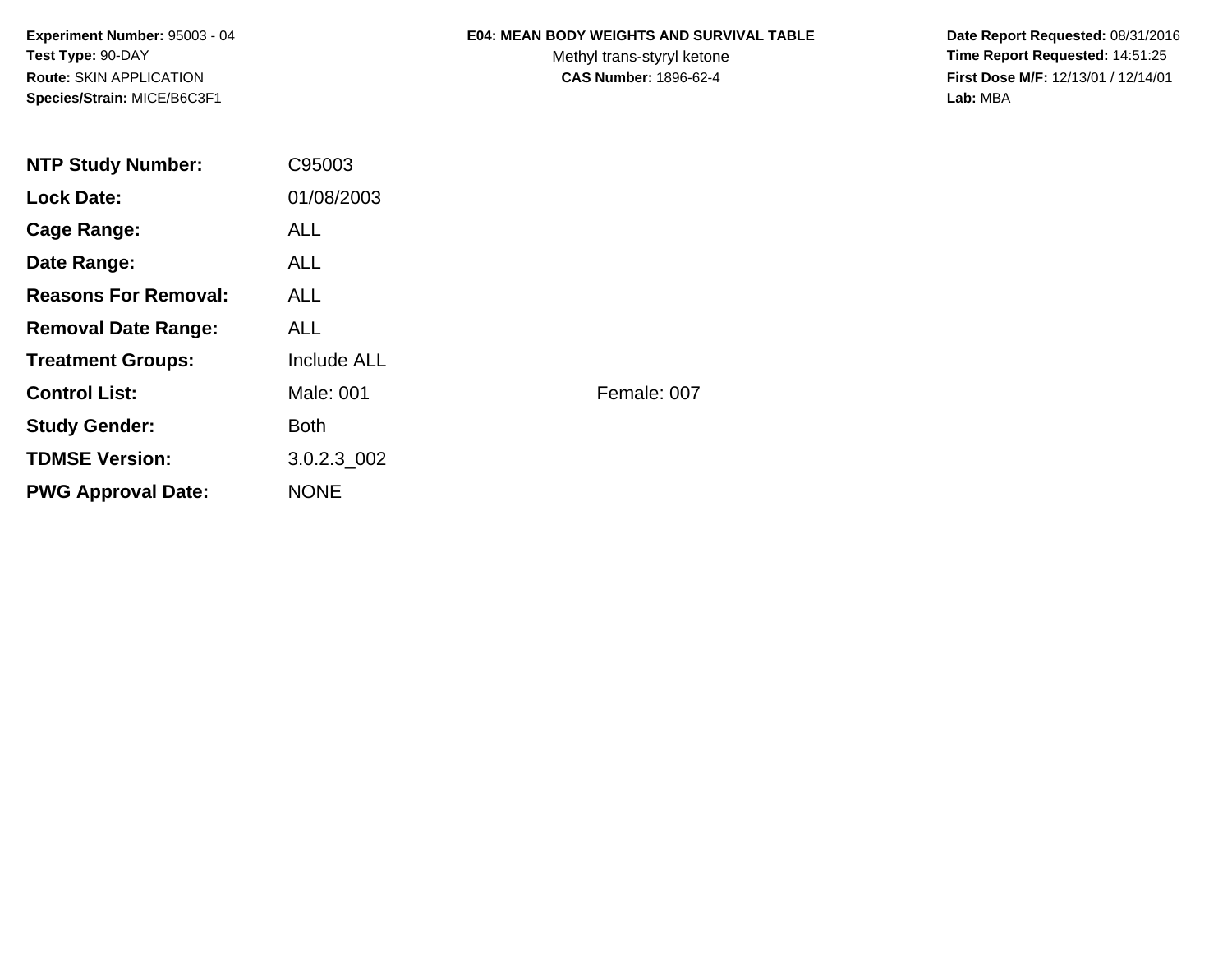#### **E04: MEAN BODY WEIGHTS AND SURVIVAL TABLE**

# Methyl trans-styryl ketone<br>CAS Number: 1896-62-4

 **Date Report Requested:** 08/31/2016 **Time Report Requested:** 14:51:25 **First Dose M/F:** 12/13/01 / 12/14/01<br>Lab: MBA **Lab:** MBA

**MALE**

| <b>DAY</b><br><b>VEHICLE CONTROL</b> |       | 87.5 MG/KG |       |                        | <b>175 MG/KG</b> |       |                        |    | <b>350 MG/KG</b> |                        |    | <b>700 MG/KG</b> |                        |    | <b>1400 MG/KG</b> |                        |    |  |
|--------------------------------------|-------|------------|-------|------------------------|------------------|-------|------------------------|----|------------------|------------------------|----|------------------|------------------------|----|-------------------|------------------------|----|--|
|                                      | WT(G) | N          | WT(G) | %<br>OF<br><b>CNTL</b> | N                | WT(G) | %<br>OF<br><b>CNTL</b> | N  | WT(G)            | %<br>OF<br><b>CNTL</b> | N  | WT(G)            | %<br>OF<br><b>CNTL</b> | N  | WT(G)             | %<br>OF<br><b>CNTL</b> | N  |  |
|                                      | 23.4  | 10         | 23.4  | 99.9                   | 10               | 23.5  | 100.3                  | 10 | 23.2             | 99.0                   | 10 | 23.4             | 99.6                   | 10 | 22.7              | 97.0                   | 10 |  |
| 8                                    | 24.7  | 10         | 24.7  | 100.4                  | 10               | 24.8  | 100.8                  | 10 | 24.8             | 100.7                  | 10 | 24.3             | 98.4                   | 10 | 23.6              | 95.7                   | 9  |  |
| 15                                   | 25.4  | 10         | 25.4  | 99.9                   | 10               | 25.2  | 99.2                   | 10 | 25.3             | 99.3                   | 10 | 24.6             | 96.9                   | 10 | 23.6              | 92.8                   | 9  |  |
| 22                                   | 26.4  | 10         | 26.5  | 100.5                  | 10               | 26.0  | 98.5                   | 10 | 25.5             | 96.9                   | 10 |                  |                        |    |                   |                        |    |  |
| 29                                   | 27.3  | 10         | 27.3  | 99.9                   | 10               | 26.5  | 96.9                   | 10 | 26.5             | 97.1                   | 10 |                  |                        |    |                   |                        |    |  |
| 36                                   | 28.3  | 10         | 28.1  | 99.4                   | 10               | 26.8  | 94.9                   | 10 | 27.2             | 96.2                   | 10 |                  |                        |    |                   |                        |    |  |
| 43                                   | 29.6  | 10         | 28.5  | 96.5                   | 10               | 28.6  | 96.7                   | 10 | 28.6             | 96.8                   | 10 |                  |                        |    |                   |                        |    |  |
| 50                                   | 30.4  | 10         | 29.8  | 98.3                   | 10               | 29.4  | 96.8                   | 10 | 29.2             | 96.0                   | 10 |                  |                        |    |                   |                        |    |  |
| 57                                   | 31.0  | 10         | 30.6  | 98.7                   | 10               | 29.8  | 96.0                   | 10 | 29.7             | 95.7                   | 10 |                  |                        |    |                   |                        |    |  |
| 64                                   | 31.4  | 10         | 31.2  | 99.1                   | 10               | 30.2  | 95.9                   | 10 | 30.1             | 95.6                   | 10 |                  |                        |    |                   |                        |    |  |
| 71                                   | 32.3  | 10         | 31.7  | 98.0                   | 10               | 30.5  | 94.4                   | 10 | 30.2             | 93.3                   | 10 |                  |                        |    |                   |                        |    |  |
| 78                                   | 33.3  | 10         | 32.5  | 97.5                   | 10               | 31.4  | 94.2                   | 10 | 31.7             | 95.0                   | 10 |                  |                        |    |                   |                        |    |  |
| 85                                   | 33.7  | 10         | 32.8  | 97.1                   | 10               | 31.9  | 94.4                   | 10 | 32.0             | 94.9                   | 10 |                  |                        |    |                   |                        |    |  |
| 92                                   | 34.3  | 10         | 33.5  | 97.7                   | 10               | 32.9  | 96.0                   | 9  | 32.5             | 94.7                   | 10 |                  |                        |    |                   |                        |    |  |
| <b>TERM</b><br><b>SAC</b>            | 34.3  | 10         | 33.5  | 97.7                   | 10               | 32.9  | 96.0                   | 9  | 32.5             | 94.7                   | 10 |                  |                        |    |                   |                        |    |  |

\*\*\* END OF MALE \*\*\*